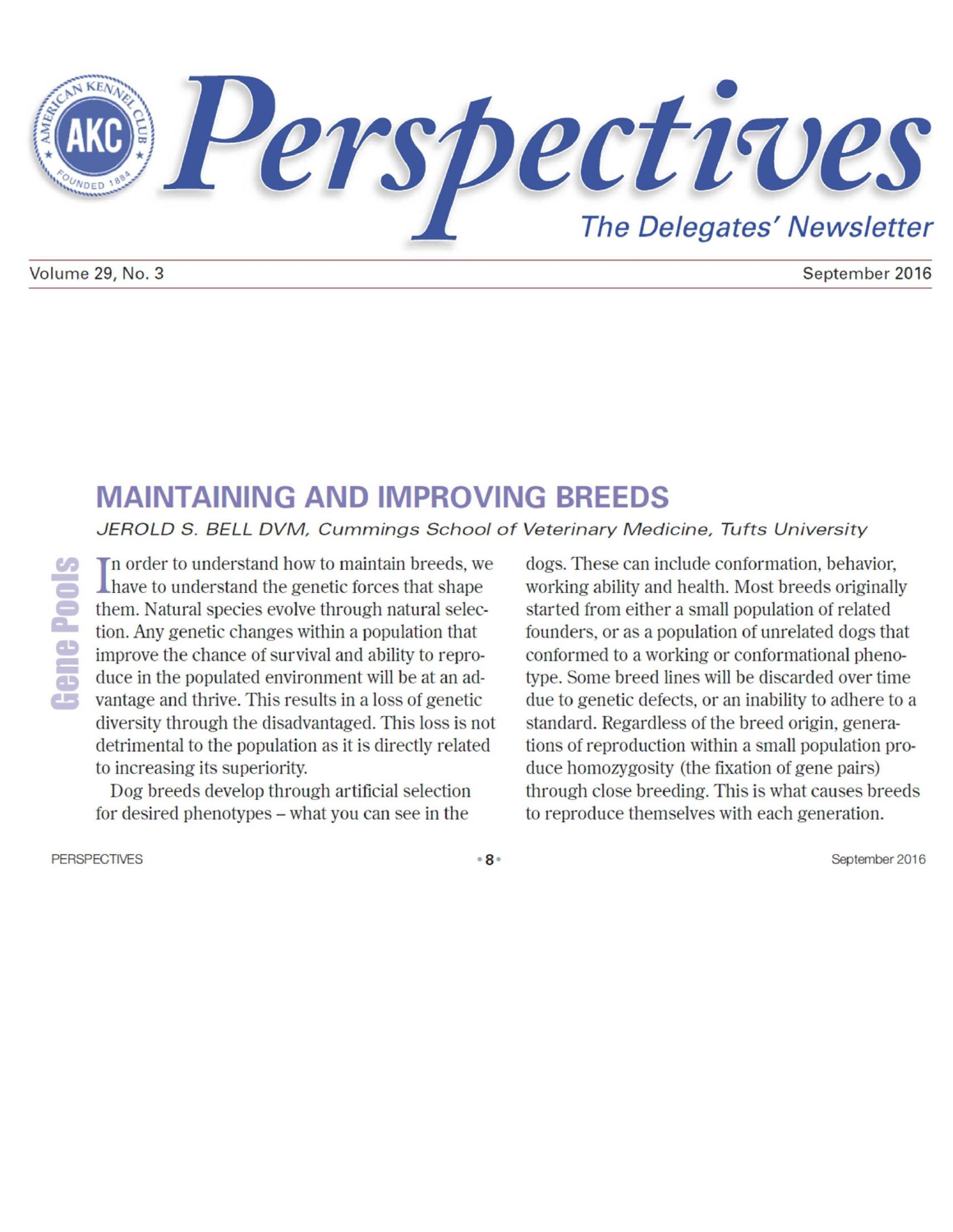#### *BELL, cont'd*

Genetic studies of dog breeds show that they lose on average 35% of their genetic diversity through breed formation. Genetic studies also document the increased homozygosity found in dog breeds. **Low effective population size (low number of founders) and high deep-pedigree inbreeding coefficients (homozygosity) are a natural and expected consequence of breed development.**

Breeds differ from natural populations in that only a small percentage of dogs reproduce to create the next generation. In a population sense, this represents a genetic bottleneck with each generation. Individuals chosen for breeding should represent the

quality traits of the breed. Quality traits should not be lost through the absence of selection or the abandonment of quality lines.

Population expansion is an important aspect of

breed maintenance. If the offspring of small population breeds are generally healthy their population can grow and expand. They are at stages of breed development where more populous breeds were earlier in their development. Breeders of small population breeds need to mentor their puppy buyers to expand their breeder base as well as the number of dogs.

Population expansion allows the creation of new "family lines." A larger population allows average relatedness of breeding pairs (based on recent generations) to be less than the prior generation. Population contraction is detrimental to breed maintenance due to the loss of quality breeding lines and genetic diversity. **Healthy breed gene pools require expanding, or large, stable populations.**

There are times when a lot of breeding is going on and registrations are increasing, and times (such as the recent past) when less breeding is going on. However, it is the offspring that reproduce (regardless if from prolific or limited-breeding parents) that contribute their genes to the next generation. Breeding quality dogs from different "lines" and areas of the gene pool prevents the loss of genetic diversity.

The popular sire syndrome is the single most influential factor in restricting breed gene pool diversity. When a breed is concentrating on a specific

sire or multi-generational sire line, other quality male lines are abandoned. This causes a loss of genetic diversity to the breed gene pool in exchange for a rapidly increasing influence of the popular sire. Now is an important time to use frozen semen of quality dogs from the past to expand gene pools. Stored DNA (such as from the OFA CHIC repository) or semen can be used for breed-specific genetic testing that might not have been previously available.

All individuals carry some deleterious genes, which can increase in frequency with natural as well as artificial selection. More "lines" of naturally oc-

*The popular sire syndrome is the single most influential factor in restricting breed gene pool diversity*

curring species have died off due to genetic disorders or diminished fitness than those that have survived. As individuals propagate, deleterious mutations can become

breed-related disease if they are disseminated and increase in frequency.

Studies show that some breeds have more issues of specific genetic diseases with linebreeding and others do not. This depends on the genetic load of deleterious recessive genes in the gene pool. **The genetic health of dog breeds is not a direct function of homozygosity, genetic diversity, or population size; but of the accumulation and propagation of specific disease liability genes.**

Artificial selection to maintain breeds requires active selection against deleterious genes. This is easier with dominant or additive genes, as the genotype is observed in the dog's phenotype. For recessive deleterious genes, selection involves the development and use of genetic tests that reveal the carrier state, or the identification of lines with carrier risk.

Some hereditary disorders and disease-predisposing phenotypes have been actively selected for by breeders. The most evident and widespread is the brachycephalic obstructive airway disorder, seen in extremely short-muzzled breeds. Other extreme phenotypes include excessive skin, excessive skin folds, excessive hind limb angulation, excessive size, excessive coat, dome-shaped skulls, and eyelid abnormalities. **It is important that breed standards and selection practices specifically avoid selection for extreme phenotypes that cause**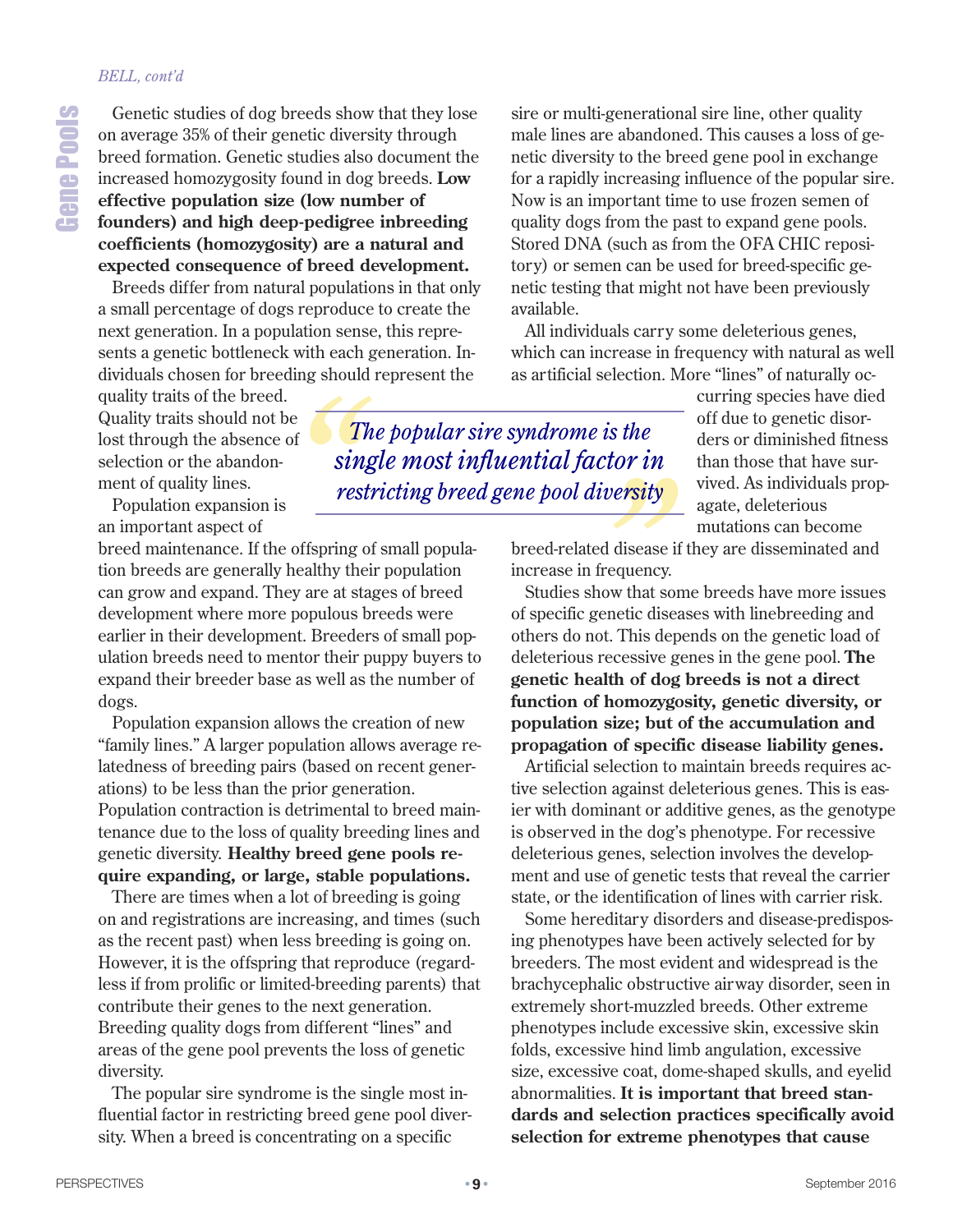e

ols

# **ucation should be directed towards rewarding moderation of disease-related extreme pheno-**Regular breed health surveys should be conducted by breed clubs to monitor for the presence

and changing prevalence of genetic disorders. The OFA offers on-line health surveys for breeds. **Breed genetic health should be judged on breed health surveys that document the occurrence of genetic disease.**

Parent breed clubs should determine realistic prebreeding genetic screening requirements based on the prevalence and severity of testable disorders in the breed. **Health testing requirements should be listed in the OFA CHIC and AKC Bred with H.E.A.R.T. program websites.**

Without direct selection against genetic disorders, the genetic health of breeds will decline. Breeders who refuse to do pre-breeding health screening should be directed to find a different hobby or profession that they can actually be good at. It is not ethical to breed dogs without selection for genetic health. **Selection of healthy breeding stock is the most important aspect of maintaining breeds.**

Each breeder must prioritize their selection for positive traits and against disease traits with each mating. Some breeders feel that genetic screening will reduce the genetic diversity of breeds. **The proper use of genetic screening actually increases breeding choices by allowing quality dogs at higher-risk of carrying disease liability genes to be bred:**

- Quality carriers of testable disease-causing recessive genes should be bred to normal testing mates and replaced for breeding with quality, normal testing offspring.
- Quality dogs with a less desirable phenotype (such as fair or even mild hip dysplasia in breeds with high frequencies of dysplasia) should be bred to dogs with desirable phenotypes (good or excellent hips) and replaced for breeding with offspring whose phenotype is better than the parent.
- Quality non-affected dogs from lines expressing disorders that do not have genetic tests (such as epilepsy) should be bred to mates from families or litters not expressing the disorder and replaced

for breeding with a quality, healthy offspring.

In small population breeds with high frequencies of genetic disorders, breeders are often "frozen" from breeding for fear of producing disease. This causes continued breed decline due to population contraction. Breed improvement requires selection of the best breeding choices in matings that can reduce the frequency of genetic disease. As the population and breeding choices expand, the ability to reduce the frequency of disease expands with it. **Breed improvement involves; 1) selection of breeding dogs, 2) appropriate pairing of mates, 3) breeding, and 4) replacement of less desirable breeding dogs with more desirable offspring.**

An unfortunate development in dog breeding is recommendations designed for the preservation of rare and endangered species. These involve outbreeding (reducing homozygosity and average inbreeding coefficients) and increasing minor gene or chromosome segment frequencies. Dog breeding requires diverse lines, and not a homogenized and randomized outbred population. Outbreeding will not reduce the frequency of breed-related genetic disease, as the causative genes are already dispersed in the breed gene pool. Genetic selection for quality and against undesirable traits is what causes homozygosity and reduces the frequency of minor genes and chromosomal segments. Blindly selecting for them without knowing their effect could significantly reverse selectionbased breed improvement. **Homozygosity is synonymous with pure breeds. It is not inherently correlated to impaired genetic health, and does not have to be artificially controlled.**

**Expanding populations with different breeders undertaking different types of matings and selecting on different lines, while monitoring and selecting against genetic disease provides for a healthy, diverse breed gene pool.**

Official genetic screening results should be made available to prospective breeders, and to the pet and breeding-stock purchasing public. This is facilitated through open genetic health databases like the OFA. It doesn't matter whether a breeder is a large commercial breeder, or only breeds once. It is no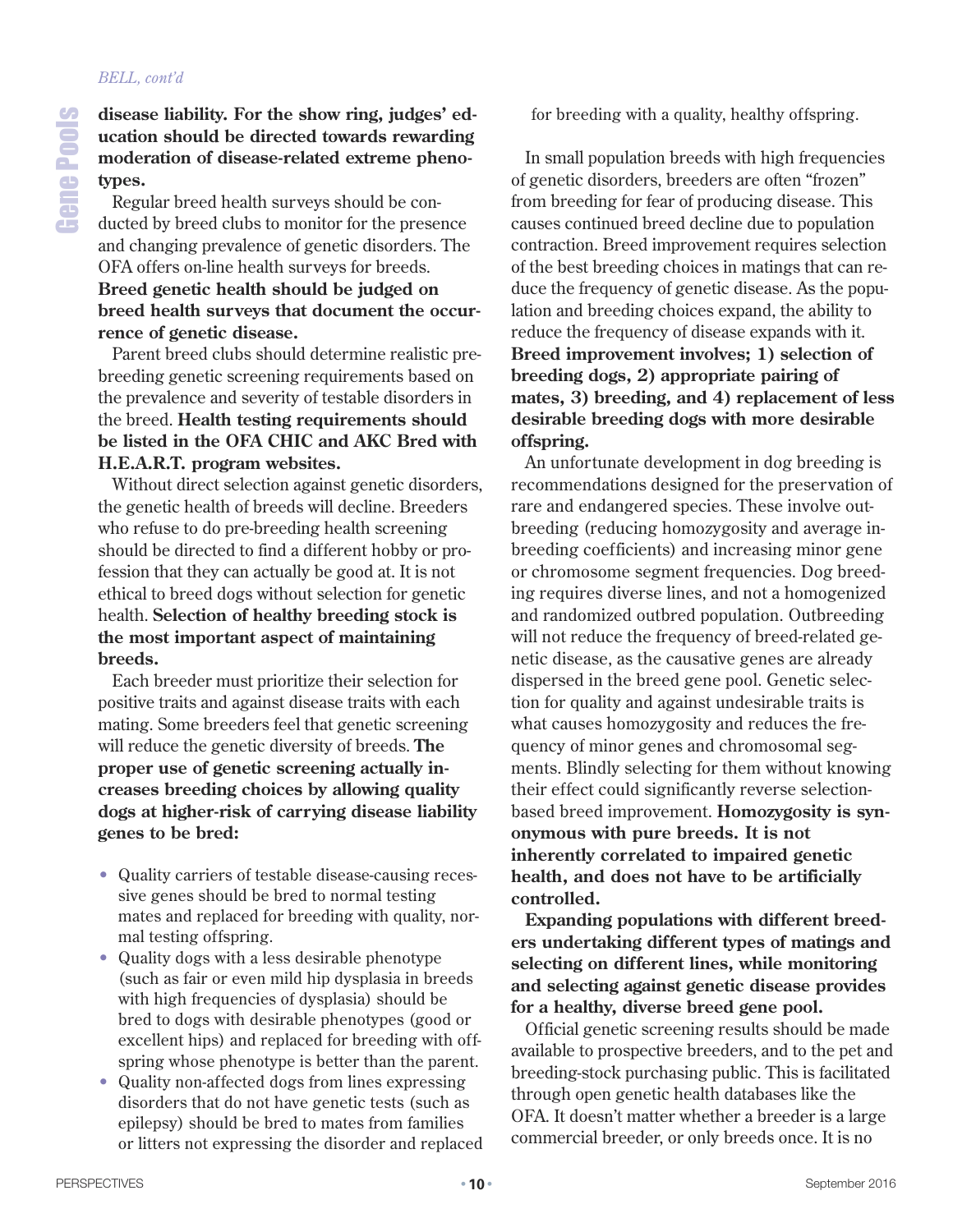#### *BELL, cont'd*

longer acceptable to say that genetic disease "just happens." In today's environment, not testing for documented breed-related hereditary diseases is irresponsible and unethical breeding. **Breed-specific pre-breeding health screening should become**

**as universal as equine pre-purchase examinations.**

This article can be reproduced with the permission of the author; *[jerold.bell@tufts.edu](mailto:jerold.bell@tufts.edu)*

## **BREED MAINTENANCE AND IMPROVEMENT REQUIRES:** • A large or expanding breed population

- Avoidance of the popular sire syndrome
- Avoidance of extreme phenotypes that can produce disease liability
- Monitoring of health issues in the breed
- Constant selection for quality and health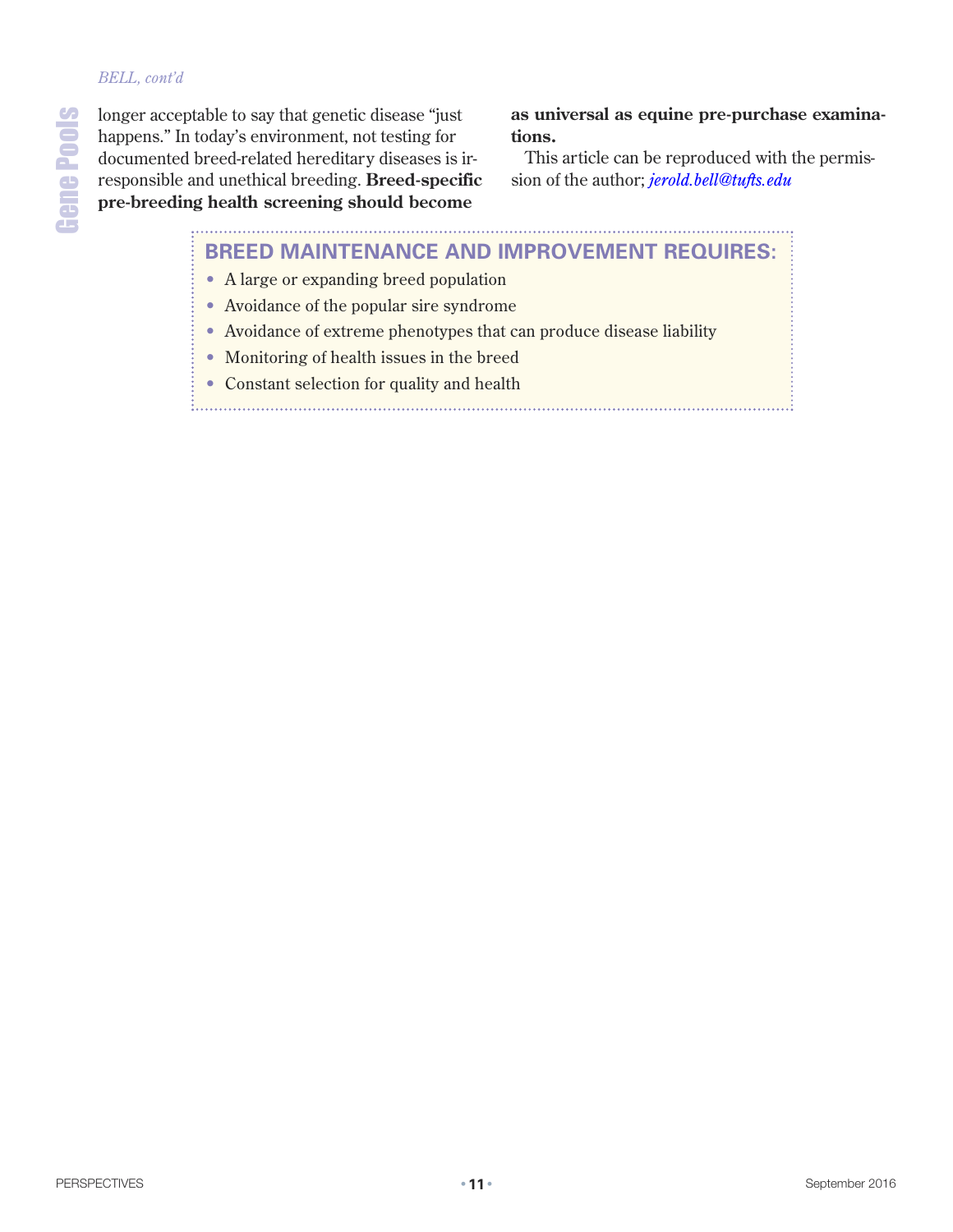## **Pedigree Analysis and How Breeding Decisions Affect Genes**

Jerold S Bell DVM, Clinical Associate Professor of Genetics, Tufts Cummings School of Veterinary Medicine

To some breeders, determining which traits will appear in the offspring of a mating is like rolling the dice - a combination of luck and chance. For others, producing certain traits involves more skill than luck - the result of careful study and planning. As breeders, you must understand how matings manipulate genes within your breeding stock to produce the kinds of offspring you desire.

When evaluating your breeding program, remember that most traits you're seeking cannot be changed, fixed or created in a single generation. The more information you can obtain on how certain traits have been transmitted by your animal's ancestors, the better you can prioritize your breeding goals. Tens of thousands of genes interact to produce a single individual. All individuals inherit pairs of chromosomes; one from the mother, and one from the father. On the chromosomes are genes; so all genes come in pairs. If both genes in a gene pair are the same gene (for instance, "aa" or "AA") the gene pair is called homozygous. If the two genes in a gene pair are unlike (for instance, "Aa") the gene pair is called heterozygous. Fortunately, the gene pairs that make a cat a cat and not a dog are always homozygous. Similarly, the gene pairs that make a certain breed always breed true are also homozygous. Therefore, a large proportion of homozygous non-variable pairs - those that give a breed its specific standard - exist within each breed. It is the variable gene pairs, like those that control color, size and angulation that produce variations within a breed.

There are ways to measure the genetic diversity of a population. One method is to measure the average inbreeding coefficient (or Wright's coefficient) for a breed. The inbreeding coefficient is a measurement of the genetic relatedness of the sire and dam. If an ancestor appears on both the sire and dam's side of the pedigree, it increases the inbreeding coefficient. The inbreeding coefficient gives a measurement of the total percentage of variable gene pairs that are expected to be homozygous due to inheritance from ancestors common to the sire and dam. It also gives the chance that any single gene pair can be homozygous.

The types of matings that you choose for your breeding animals will manipulate their genes in the offspring, affecting their expression. Linebreeding is breeding individuals more closely related (a higher inbreeding coefficient) than the average of the breed. Outbreeding involves breeding individuals less related than the average of the breed. Linebreeding tends to increase homozygosity.<br>Outbreeding tends to increase heterozygosity. Outbreeding tends to increase heterozygosity. Linebreeding and inbreeding can expose deleterious recessive genes through pairing-up, while outbreeding can hide these recessives, while propagating them in the carrier state.

Most outbreeding tends to produce more variation within a litter. An exception would be if the parents are so dissimilar that they create a uniformity of heterozygosity. This is what usually occurs in a mismating between two breeds, or a hybrid, like a Cockapoo. The resultant litter tends to be uniform, but demonstrates "half-way points" between the dissimilar traits of the parents. Such litters may be phenotypically uniform, but will rarely breed true due to the mix of dissimilar genes.

One reason to outbreed would be to bring in new traits that your breeding stock does not possess. While the parents may be genetically dissimilar, you should choose a mate that corrects your breeding animal's faults but complements its good traits. It is not unusual to produce an excellent quality individual from an outbred litter. The abundance of genetic variability can place all the right pieces in one individual. Many top-winning show animals are outbred. Consequently, however, they may have low inbreeding coefficients and may lack the ability to uniformly pass on their good traits to their offspring. After an outbreeding, breeders may want to breed back to individuals related to their original stock, to attempt to solidify newly acquired traits.

Linebreeding attempts to concentrate the genes of specific ancestors through their appearance multiple times in a pedigree. It is better for linebred ancestors to appear on both the sire's and the dam's sides of the pedigree. That way their genes have a better chance of pairing back up in the resultant offspring. Genes from common ancestors have a greater chance of expression when paired with each other than when paired with genes from other individuals, which may mask or alter their effects.

Linebreeding on an individual may not reproduce an outbred ancestor. If an ancestor is outbred and generally heterozygous (Aa), increasing homozygosity will produce more AA and aa. The way to reproduce an outbred ancestor is to mate two individuals that mimic the appearance and pedigree of the ancestor's parents.

Inbreeding significantly increases homozygosity, and increases the expression of both desirable and deleterious recessive genes through pairing up. If a recessive gene (a) is rare in the population, it will almost always be masked by a dominant gene (A). Through inbreeding, a rare recessive gene (a) can be passed from a heterozygous (Aa) common ancestor through both the sire and dam, creating a homozygous recessive (aa) offspring.

The total inbreeding coefficient is the sum of the inbreeding from the close relatives (first cousin mating), and the background inbreeding from common ancestors deep in the pedigree. Such founding ancestors established the pedigree base for the breed.

Knowledge of the degree of inbreeding in a pedigree does not necessarily help you unless you know whose genes are being concentrated. The relationship coefficient, which can also be approximated by what is called the *percent blood* coefficient, represents the probable genetic likeness between the individual whose pedigree is being studied, and a particular ancestor. It is a measurement of the average percentage of genes the individual and the ancestor should have in common.

We know that a parent passes on an average of 50% of its genes, while a grandparent passes on 25%, a great-grandparent 12.5%, and so on. For every time the ancestor appears in the pedigree, its percentage of passed-on genes can be added up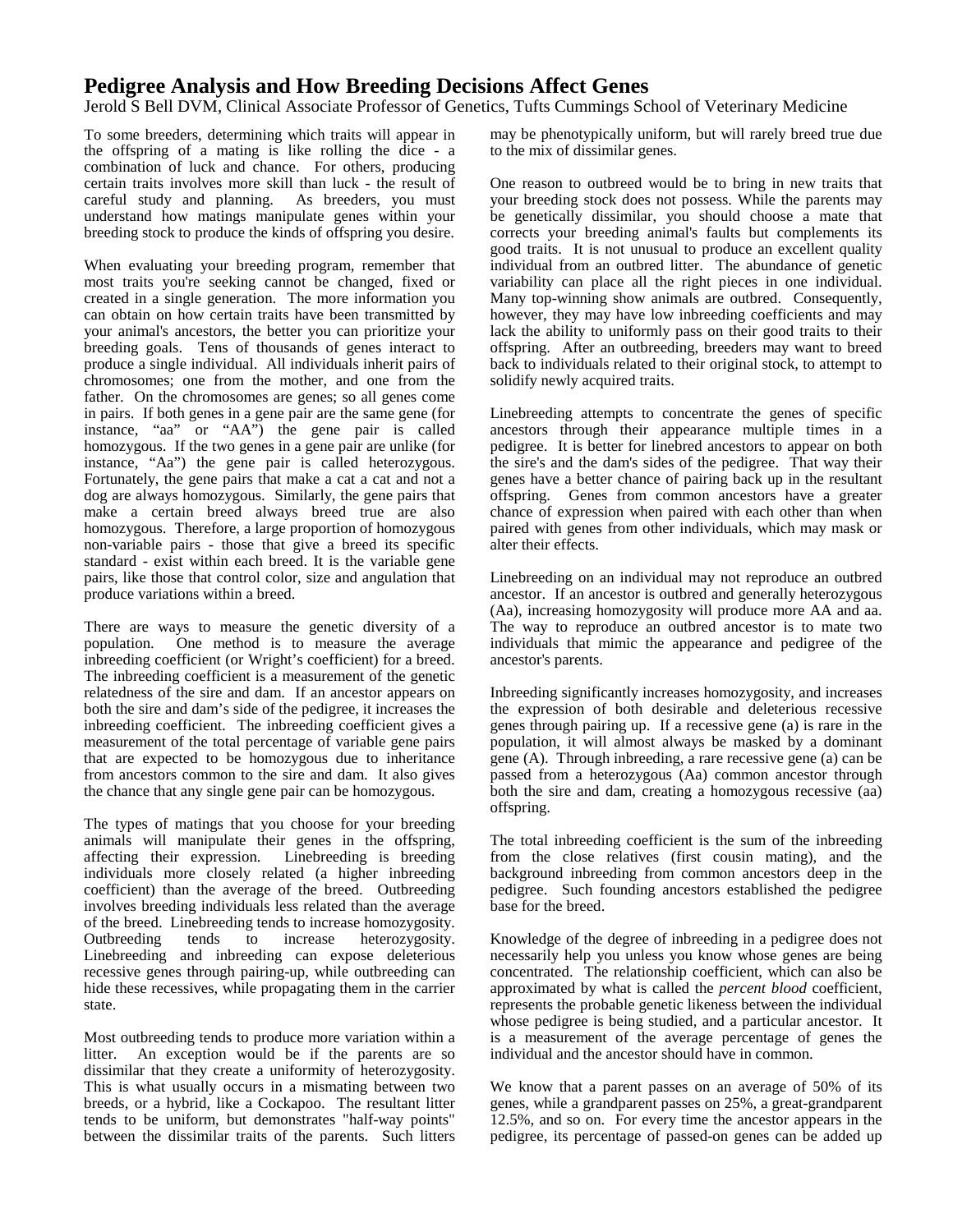and its "percentage of blood" estimated. In many breeds, an influential individual may not appear until later generations, but then will appear so many times that it necessarily contributes a large proportion of genes to the pedigree.

The average inbreeding coefficient of a breed is a measurement of its genetic diversity. When computing inbreeding coefficients, you have to look at a deep pedigree to get accurate numbers. An inbreeding coefficient based on 10-generation pedigrees is standardly used, but requires a computerized pedigree database to compute.

The average inbreeding coefficient for a breed will be based on the age and genetic background of the breed. A mating with an inbreeding coefficient of 14 percent based on a ten generation pedigree, would be considered moderate inbreeding for a Labrador Retriever (a popular breed with a low average inbreeding coefficient), but would be considered outbred for an Irish Water Spaniel (a rare breed with a higher average inbreeding coefficient).

Most breeds start from a small founding population, and consequently have a high average inbreeding coefficient. If the breed is healthy and prolific, the breadth of the gene pool increases, and the average inbreeding coefficient can go down over time. Some dog breeds were established on a working phenotype, and not on appearance. These breeds usually start with low inbreeding coefficients due to the dissimilar backgrounds of the founders. As certain individuals are linebred on to create a uniform physical phenotype, the average inbreeding coefficient can increase.

There is no specific level or percentage of inbreeding that causes impaired health or vigor. If there is no diversity (non-variable gene pairs for a breed) but the homozygote is not detrimental, there is no effect on breed health. The characteristics that make a breed reproduce true to its standard are based on non-variable gene pairs. There are pure-bred populations where smaller litter sizes, shorter life expectancies, increased immune-mediated disease, and breed-related genetic disease are plaguing the population. In these instances, prolific ancestors have passed on detrimental recessive genes that have increased in frequency and homozygosity. With this type of frequency and homozygosity. documented inbreeding depression, it is possible that an outbreeding scheme could stabilize the population. However, it is also probable that the breed will not thrive without an influx of new genes; either from a distantly related (imported) population, or crossbreeding.

Fortunately, most breeds do not find themselves in the position of this amount of limited diversity and inbreeding depression. However, the perceived problem of a limited gene pool has caused some breeders to advocate<br>outbreeding of all individuals. Studies in genetic outbreeding of all individuals. conservation and rare breeds have shown that this practice actually contributes to the loss of genetic diversity. By uniformly crossing all "lines" in a breed, you eliminate the differences between them, and therefore the diversity between individuals. Eventually, there will not be any "unrelated line" to be found. Everyone will have a mixture of everyone else's genes. This practice in livestock breeding has significantly reduced diversity, and caused the loss of unique rare breeds.

A basic tenet of population genetics is that gene frequencies do not change from generation to generation. This will occur regardless of the homozygosity or heterozygosity of the parents, or whether the mating is an outbreeding, linebreeding, or inbreeding. This is the nature of genetic recombination. Selection, and not the types of matings used affect gene frequencies and breed genetic diversity.

If two parents are both heterozygous (both Aa) for a gene pair, on the average, they would produce 25% AA, 50% Aa, and 25% aa. (These are averages when many litters are combined. In reality, any variety of pairing up can occur in a single litter.) If a prolific male comes out of this litter, and he is homozygous aa, then the frequency of the "a" gene will increase in the population, and the frequency of the "A" gene will decrease. This is known as the popular sire syndrome. Of course, each individual has thousands of genes that vary in the breed, and everyone carries some deleterious recessive genes. The overuse of individual breeding animals contributes the most to decreased diversity (population bottlenecks), and the increased spread of deleterious recessive genes (the founders effect). Again, it is selection (use of this stud to the exception of others), and not the types of matings he is involved in that alters gene frequencies. Breeders should select the best individuals from all lines, so as to not create new genetic bottlenecks.

Decisions to linebreed, inbreed or outbreed should be made based on the knowledge of an individual's traits and those of its ancestors. Inbreeding will quickly identify the good and bad recessive genes the parents share, based on their expression in the offspring. Unless you have prior knowledge of what the offspring of milder linebreedings on the common ancestors were like, you may be exposing your litters (and buyers) to extraordinary risk of genetic defects. In your matings, the inbreeding coefficient should only increase because you are specifically linebreeding (increasing the percentage of blood) to selected ancestors.

Don't set too many goals in each generation, or your selective pressure for each goal will necessarily become weaker. Genetically complex or dominant traits should be addressed early in a long-range breeding plan, as they may take several generations to fix. Traits with major dominant genes become fixed more slowly, as the heterozygous (Aa) individuals in a breed will not be readily differentiated from the homozygous-dominant (AA) individuals. Desirable recessive traits can be fixed in one generation because individuals that show such characteristics are homozygous for the recessive genes. Individuals that pass on desirable traits for numerous matings and generations should be preferentially selected for breeding stock. This prepotency is due to homozygosity of dominant (AA) and recessive (aa) genes. However, these individuals should not be overused, to avoid the popular sire syndrome.

Breeders should plan their matings based on selecting toward a breed standard, based on the ideal temperament, performance, and conformation, and should select against the significant breed related health issues. Using progeny and sib-based information to select for desirable traits, and against detrimental traits will allow greater control.

This article can be reproduced with the permission of the author. [Jerold.Bell@tufts.edu](mailto:Jerold.bell@tufts.edu)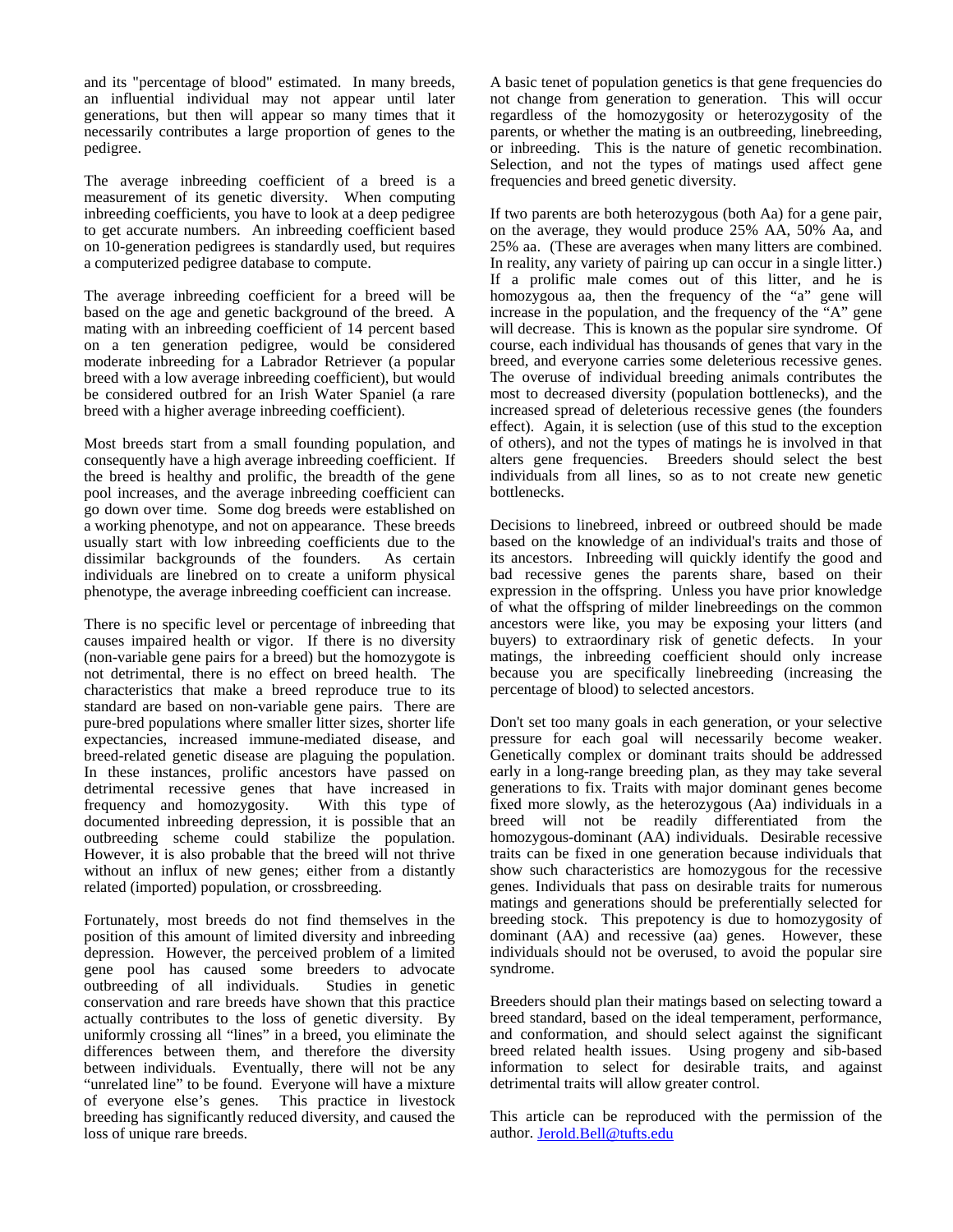## **THE ASPECT OF POPULATION SIZE ON HEALTHY BREEDING IN DOG BREEDS** Jerold S Bell DVM

Cummings School of Veterinary Medicine at Tufts University, USA [jerold.bell@tufts.edu](mailto:jerold.bell@tufts.edu) This article originally appeared in the proceedings of the 2017 AKC Canine Health Foundation National Parent Club Canine Health Conference. It can be reprinted with written permission from the author.

A large number of individual dogs in a breed population allow greater choices when making breeding decisions. Multiple breed "family lines" support greater breed diversity; the genetic difference between individuals in the breed. When selecting on several different traits or disorders, a large population should allow for several choices of mates that fulfill different selection preferences. A goal of all breeds is to grow and maintain a large, diverse and healthy population.

All breeds originate from a small population of either related dogs or dogs who share a common conformational, behavioral, or working phenotype. Through selection, a breed standard is developed. Individual dogs that do not adhere to the standard or who demonstrate deleterious traits or disorders are purged from breeding. Those individuals who demonstrate and propagate desirable characteristics will have an increasing influence on the gene pool through multiple generations of descendants. Once breed characteristics are fixed in the population, it can go through an expansion stage where the population grows.



Fig. 1: Pedigree of a typical purebred dog (individual at the left). Breed founders appear at the right, and the breed goes through a purging stage, and then expansion stage.

All breeds will have several influential ancestors that appear far back in pedigrees, but pass on a high percentage of their genes to every individual in the breed. For example, all Bichons Frises share on average 17.5% of

their genes with Pitou (born in 1924), which is between the contribution of a grandparent and great-grandparent. He does not appear on average until the 16th generation, but appears over 4 million times in every Bichon pedigree and 38% of his alleles have been retained in the breed population. Bearded Collie Bailie of Bothkennar was born in the 1940s, and contributes 32.6% of his genes to every modern Beardie.

This process of breed evolution causes a loss of genetic diversity through the purging of undesirable individuals and the concentration of genes of influential ancestors. All breeds are partial clones of their influential ancestors. This is an expected consequence of breed evolution and is not detrimental to the breed.

Genetic disorders can be due to ancient disease liability genes that preceded breed formation and are shared by many breeds, or by recent mutations that cause breedspecific disease. These can originate from a random mutation and be propagated through breed ancestors. Conversely, genes causing genetic disorders can be linked on a shared chromosome to a selected trait (ex., hyperuricosuria and Dalmatian spotting), or genetic disorders can be caused by direct selection for disease-causing phenotypic traits (ex., brachycephalic obstructive airway disease).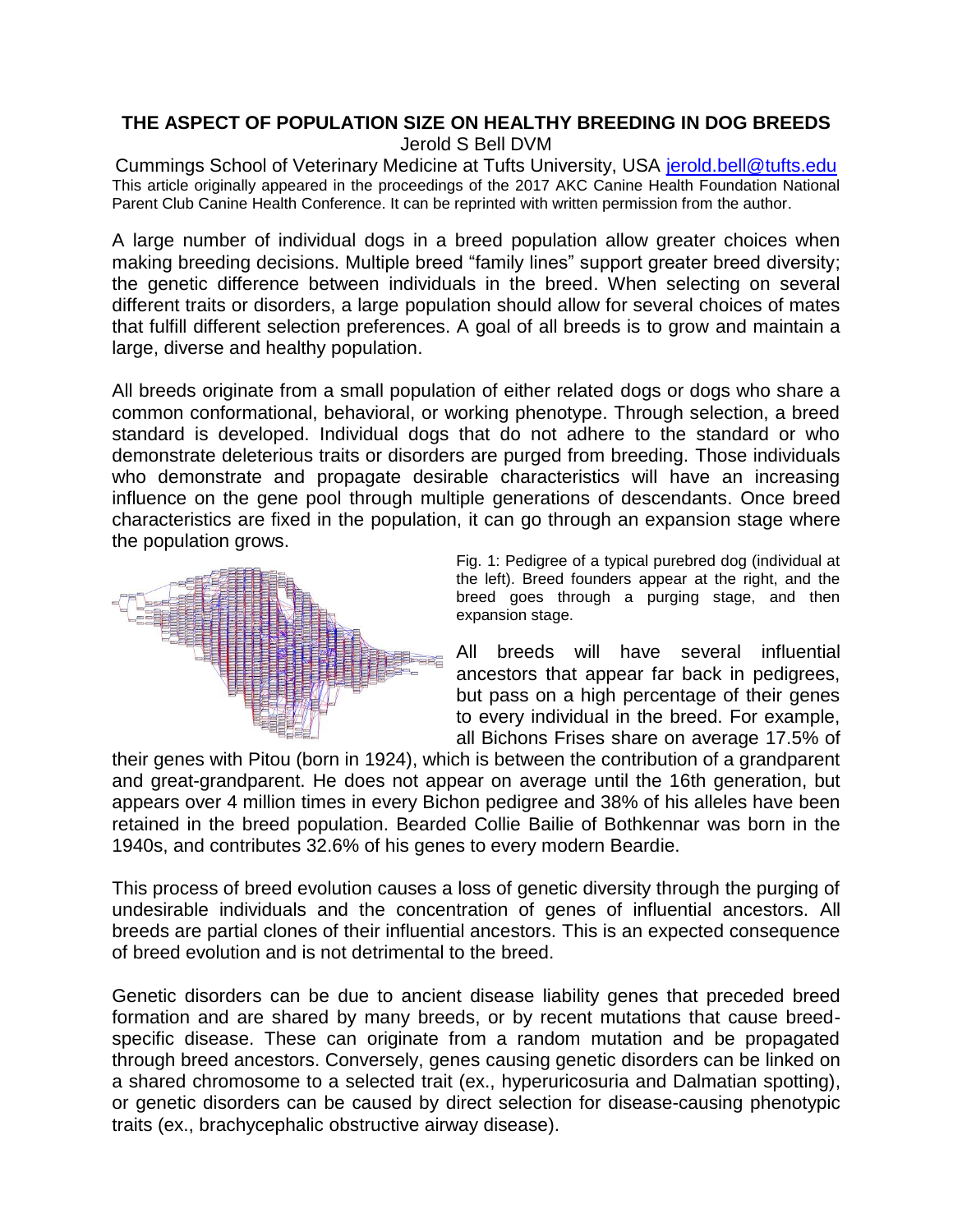## **IS POPULATION SIZE DIRECTLY CORRELATED TO BREED HEALTH?**

Evidence from registration figures and valid breed health surveys show that the size of a population does not determine whether the breed will suffer from higher frequencies of genetic disease. There are many large population breeds with high frequency genetic disorders, and many small population breeds that show excellent health. In a small population breed, individual mating choices and individual litters have a greater effect on the breed frequency of disease liability genes because they represent a larger percentage of the total gene pool. **It is the lack of selection for genetic health in either large or small population breeds that allows the propagation of genetic disorders.** Breed genetic health depends on selection against disease liability genes regardless of the size of the population.

## **DOES A LARGE POPULATION AUTOMATICALLY CONFER GENETIC DIVERSITY?**

When analyzing entire breed population databases back to founders, every dog breed regardless of its population size – has the same findings; high homozygosity and low effective population size (minimum number of ancestors explaining the complete genetic diversity of a population). These are necessary and expected consequences of breed formation and evolution. As a breed gene pool expands, the average recent generational relationship (inbreeding and kinship) between mates can decrease. However, the average total generational relationship between dogs back to founders does not decrease. Breeds with small populations look the same as breeds with large populations did much earlier in their evolution and development.

In both large and small population breeds, genetic diversity can be lost if breeders do not utilize dogs from the breadth of the gene pool. This is most evident in the popular sire syndrome. This can be compounded when a popular sire is replaced by a popular son, who is replaced by a popular grandson, and the entire breed truncates on a single popular sire line. This causes a loss of genetic diversity from the breadth of the gene pool that would be propagated from other quality male lines.

Another issue with popular sires is that their genetic contributions can only be evaluated after their prolific breeding period is over, and their genes have already been disseminated throughout the gene pool. Many recently identified genetic disorders that rise in frequency in a breed are caused by genes carried by popular sires. This is different from an influential ancestor, whose qualities and influence are constantly evaluated every generation. If an influential ancestor's descendants are not producing quality, then they are not bred and the ancestor's influence diminishes. With the popular sire syndrome a breed population may expand in numbers, but if breeding is concentrated in only a portion of the gene pool genetic diversity will diminish.

Some breeds may lack enough health and vitality from the start, and these breeds collapse and do not progress beyond the purging stage of development. Other breeds may have a robust and growing population, but due to other factors experience a population contraction and decline that could significantly eliminate the genetic diversity present in the gene pool. The recent economically induced decline and then rise in AKC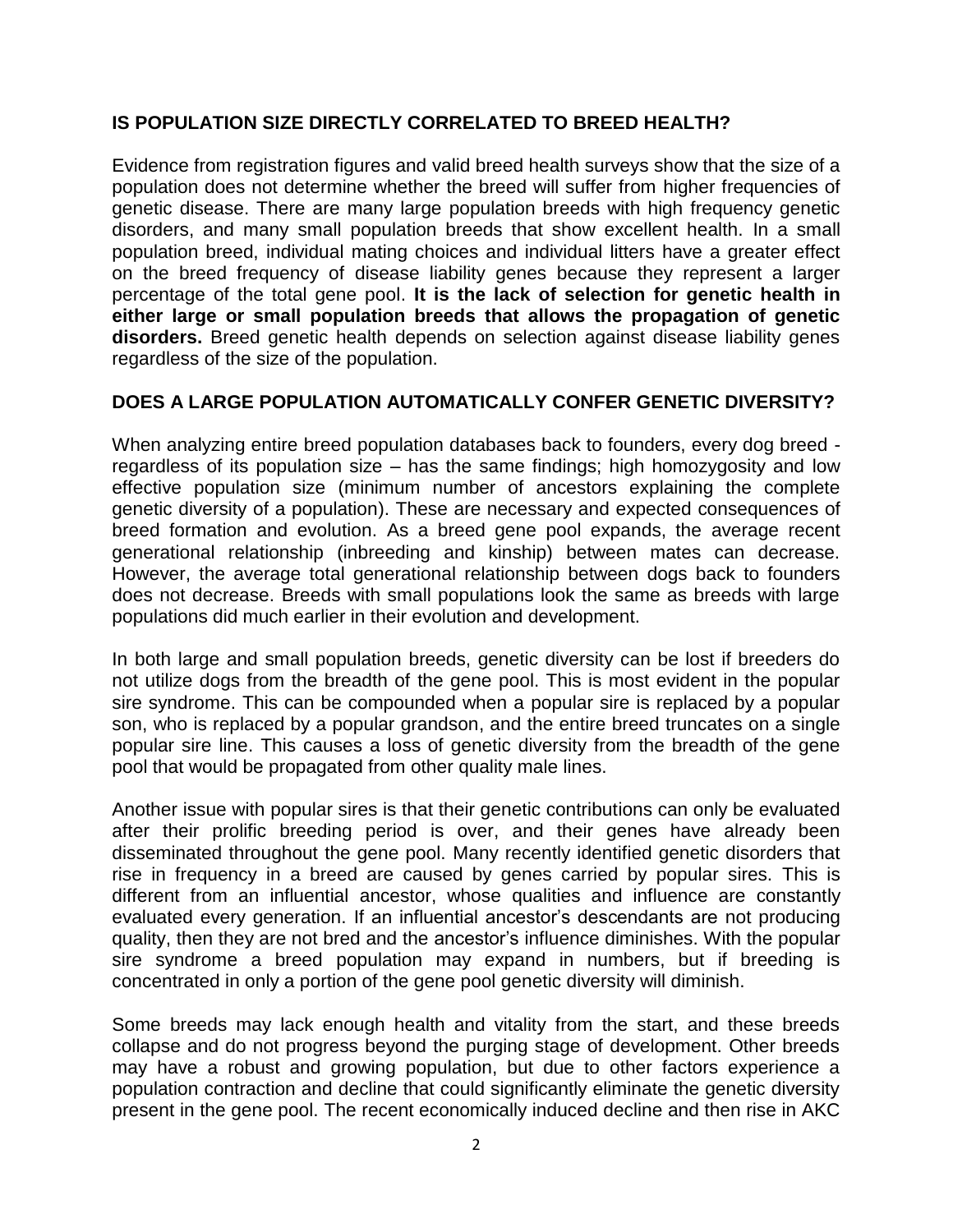registrations is not detrimental to a breed as long as it was a temporary slowing, and not a loss of breeding lines. Frozen semen is also an important hedge against the loss of diverse lines. Population contraction is a serious detriment to breed genetic diversity if it includes the loss of diverse within-breed lines. In extreme cases, a breed may require opening up its stud book to bring new genes into its gene pool. However most current dog breeds show acceptable genetic diversity and only require health conscious breeding and population expansion to maintain their gene pools.

#### **DO OUTBREEDING PROGRAMS IMPROVE GENETIC DIVERSITY AND GENETIC HEALTH?**

Conservation geneticists versed in rare and endangered species have designed species survival plans (SSPs) that call for outbreeding; mating together animals that are least related to each other. The purpose of SSPs is to prevent the homozygous expression of deleterious recessive genes. However, natural species and artificially selected breeds have completely different, and in many instances completely opposite selection pressures and desired outcomes. SSPs call for using all available individuals in breeding and only outbreeding. Dog breeding calls for selection, which requires differences between prospective mates and therefore genetic diversity between individuals.

Outbreeding homogenizes the population by removing the genetic difference between individuals in the breed and making everyone "alike". If two unrelated parents are bred together, the offspring make the two lines related. If an offspring is then outbred to a further unrelated line, their offspring make all of the lines related. Outbreeding is a selflimiting process as there will eventually be no unrelated dogs. In order to have selective pressure for positive traits and against negative traits or disorders, there must be variation and genetic differences between individuals in the gene pool. This requires distinct family lines that are eliminated by outbreeding programs.

**Thus, the basic conceptual point is, "What constitutes genetic diversity?"** Is it the diversity within each dog (heterozygosity through outbreeding)? Or is it the diversity between each dog (maintaining diverse family lines)? **These two concepts are diametrically opposed to each other and breeders and breed organizations must decide which is in the best interest of their breeds.**

The genes causing common breed-specific genetic disorders have already been dispersed in breed gene pools. Therefore the chance of breeding two carriers together is based on the frequency of the deleterious gene(s) in the population, and not necessarily the type (outbreeding or linebreeding) of mating. Outbreeding propagates deleterious genes in the carrier state and randomizes the occurrence of genetic disease; the same as is seen with common genetic disorders in mixed-breed dogs. **The only way to select against specific genetic disorders is to specifically select against the causative or liability genes through direct genetic testing or phenotypic genetic screening.**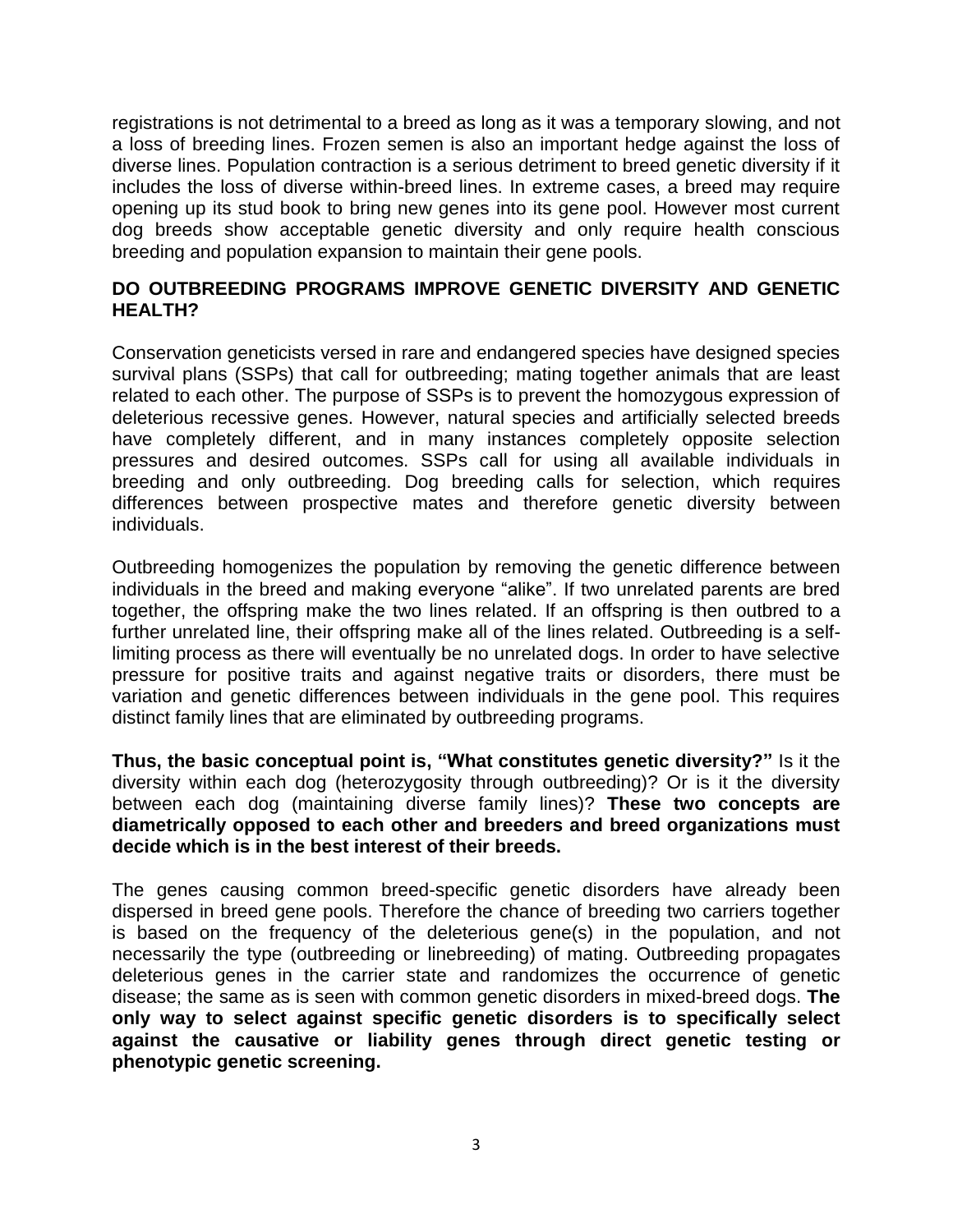## **ADDITIONAL FACTORS IN SMALL POPULATION BREEDS**

Small population breeds have added issues because each mating has a much greater influence on the entire gene pool. If a breed has particular hereditary disorders at a higher frequency, mates should be selected that can minimize or lower the risk of producing these disorders. A quality higher risk dog (closely related to affected) can be bred to a lower risk dog and replaced with a lower risk offspring. As this process is repeated, the carrier risk and deleterious gene frequency will diminish in the population. As most disorders are complexly inherited and have no tests for carriers, carrier risk must be based on knowledge of phenotypic pedigree depth (parents and grandparents) and breadth (littermates and littermates of parents).

Some breeders in small population breeds are afraid to breed and possibly cause more disease. However if no breeding is going on, the breed will certainly become extinct. Mates must be selected that reduce the risk of producing genetic disorders. Breeders need to do their best to select for health and quality and then see what they produce.

In small population breeds a greater number of offspring should be placed in breeding homes to expand the population. However, breeders of some small population breeds try to constrain breeding and limit it only to themselves. This is a shortsighted attitude. Breeders should recruit and mentor puppy buyers to become thoughtful breeders. As a population expands, the choices of mates increase and the average recent relatedness of mates will decrease. Decreasing average recent generational inbreeding coefficients is a natural consequence of expanding populations utilizing the breadth of their gene pools. It does not need to be artificially manipulated. Breeders all doing something a little different with their mating choices – i.e., which individuals they are selecting, the types of matings utilized, etc. – is what maintains breed genetic diversity. With health conscious breeding, there are greater choices available to produce healthier offspring.

## **CONCLUSIONS**

All breeds require expanding or large, stable breeding populations. Mates should be selected that represent the breadth of genetic diversity in the gene pool. It is mate selection and not the types of matings that they are involved in (linebreeding or outbreeding) that maintains genetic diversity.

Large and small population breeds show the same population indices of; high homozygosity, low effective population size, and high relationship to influential ancestors. The difference between large and small populations is in the available choice of breeding individuals.

Health conscious selection through breed-appropriate genetic screening of prospective breeding individuals is the most important aspect of improving and maintaining the genetic health of any breed, regardless of its population size.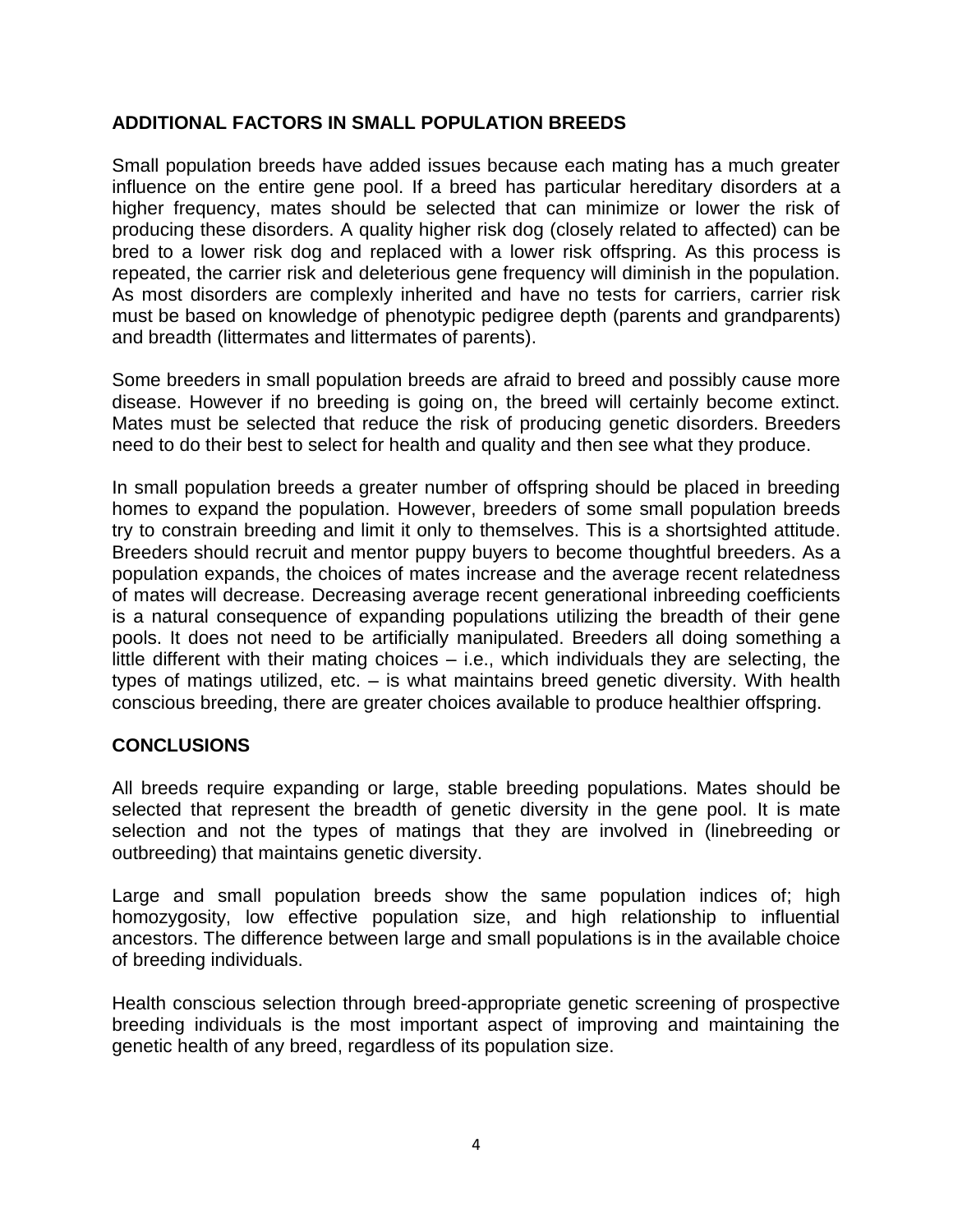## **The Effects of Genetic Testing: Constructive or Destructive?**

A genetic test that should be used to help maintain breed diversity should not result in

By Jerold S. Bell, DVM, Tufts Cummings School of Veterinary Medicine (This article originally appeared in the June, 2001 issue of the AKC Gazette)

limiting it.

Every breed has genetic disorders. Finding tests that identify carriers of the genes which cause these disorders is a goal in all breeds. Once a genetic test is found, however, it is a double-edged sword: Its use can enable breeders to improve a breed or devastate it.

Without genetic tests, the number of

dogs that can be identified as carriers is low, even though many dogs may be suspected of being carriers because they

have relatives that are known to be affected. Without tests, though, genetic-disease control involves breeding higher-risk dogs to lower-risk dogs. Dog breeds have closed gene pools; in other words, the diversity of genes in a given breed is fixed. The number of dogs removed from consideration for breeding based on concerns regarding a specific genetic disease is usually low, and therefore does not greatly alter the breed's gene pool, or diversity.

However, once a genetic test is developed that allows

breeders to positively determine if a dog is a carrier of a defective gene, many owners are likely to remove carrier

dogs from their breeding stock. Although doing so is human nature, this temptation must be overcome. Any quality dog that you would have bred if it had tested normal should still be bred if it tests as a carrier.

In such circumstances, carriers should be bred to normal-testing dogs. This ensures that affected offspring will not be produced. Carrier breeding stock should be subsequently replaced with normal-testing offspring that exceeds it in quality. If the only quality offspring is also a carrier, then use that offspring to replace your original carrier. You have

> improved the quality of your breeding stock, even though the defective gene remains in this generation. It is

certainly true, though, that the health of the breed does depend on diminishing the carrier frequency and not increasing it. You should therefore limit the number of carrier-testing offspring that you place in breeding homes. This does not mean, however, that you should prevent all of them from being bred. It is important to carry on lines. A genetic test that should be used to help maintain breed diversity should not result in limiting it.

## **Consider All Aspects**

We know that most dogs carry some unfavorable recessive

genes. The more genetic tests that are developed, the greater chance there is of identifying an undesirable gene in your dog. Remember, however, that your dog is not a single gene, an eye, a hip, or a heart. Your dog carries tens of thousands of genes, and each dog is a part of the breed's gene pool. When considering a breeding, you must

Any quality dog that you would have bred if it had tested normal should still be bred if it tests as a carrier.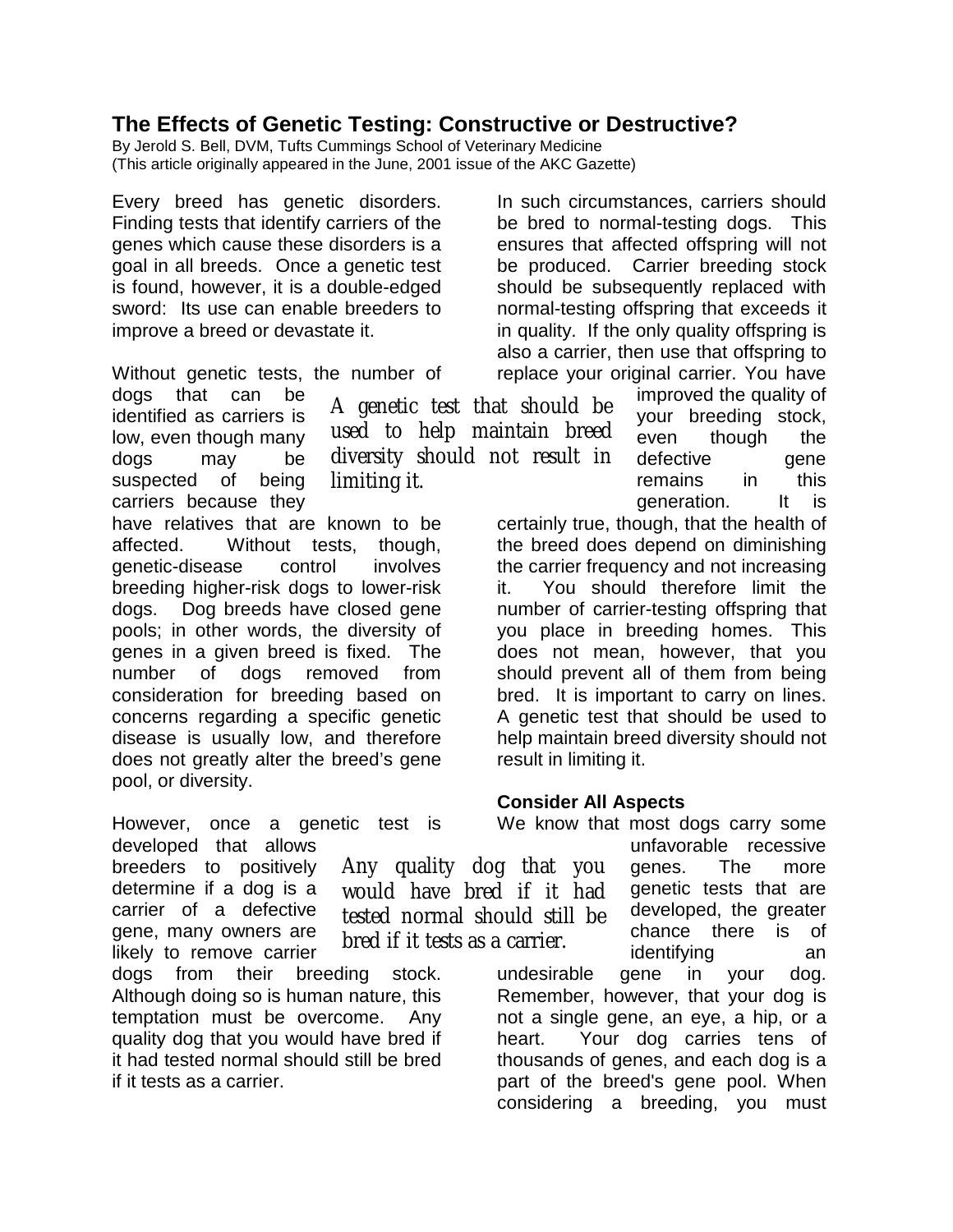consider all aspects of the dog - such as health issues, conformation, temperament and performance - and weigh the pros and cons. When a good-quality dog is found to carry a testable defective gene, there is a better option than removing that dog from your breeding program. That option is to breed it, so that you can keep its good qualities in the gene pool, and then replace it in your program with a normal-testing dog.

There are breeders who contend that no more than 10 percent of carrier dogs should be removed from breeding in each generation. Otherwise, they say, the net loss to the gene pool would be too great. In fact, *less than 10 percent of all dogs in a breed are ever used for breeding*. Dog breeds do not propagate according to what is known as the Hardy-Weinberg equilibrium, where all members of a group reproduce and pass on their genes to the next generation. Breeders already place tremendous pressure on their gene pools through selective breeding decisions. Indeed, breeders who focus their selective pressure on the more elusive traits in their dogs, rather than on testable and predictable single-gene conditions, are right to do so.

#### **The Dangers**

It is important that breed clubs educate their owners on how genetic tests should be properly interpreted and

used. History has shown that breeders can be successful in reducing breedwide genetic disease through testing and making informed breeding choices. You should remember, however, that there are also examples of breeds that have actually experienced more problems as a result of unwarranted culling and restriction of their gene pools.

These problems include: reducing the incidence of one disease and increasing the incidence of another by repeated use of stud dogs known to be clear of the gene that causes the first condition; creating bottlenecks and diminishing diversity by eliminating all carriers of a gene from the pool, instead of breeding and replacing them; and concentrating on the presence or absence of a single gene and not the quality of the whole dog.

Breeders are the custodians of their breed's past and future. "Above all, do no harm" is a primary oath of all medical professionals. Genetic tests are powerful tools, and their use can cause significant positive or negative changes. Breeders should be counseled on how to utilize test results for the best interests of the breed.

(This article can be reproduced with the permission of the author. [Jerold.Bell@tufts.edu\)](mailto:Jerold.bell@tufts.edu)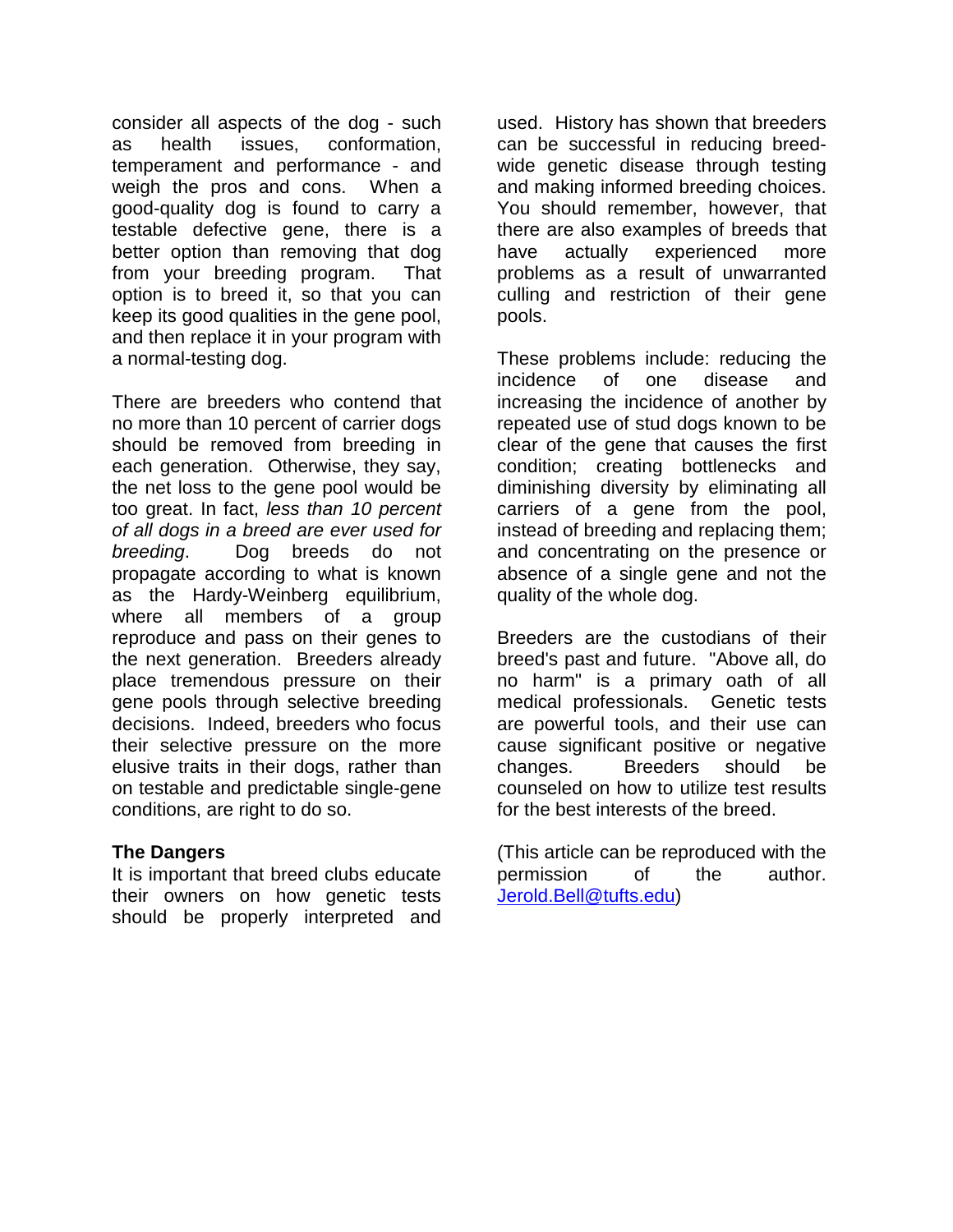# **Breeding Strategies for Managing Genetic Traits**

Jerold S Bell DVM, Clinical Associate Professor of Genetics, Tufts Cummings School of Veterinary Medicine

With each new generation of dogs, breeders ask, "How can I continue my line and improve it?" Aside from selecting for conformation, behavior and ability, breeders must consider how they are going to reduce the incidence of whichever genetic disorders are present in their breed. There are no answers that will fit every situation. There are, however, guidelines you can follow to preserve breeding lines and genetic diversity while reducing the risk of producing dogs that carry defective genes, or are affected with genetic defects.

#### **Autosomal Recessive Disorders**

In the case of a simple autosomal recessive disorder for which a test for carriers is available, the recommendation is to test your breedingquality stock, and breed carriers to normal-testing dogs. The aim is to replace the carrier breedinganimal with a normal-testing offspring that equals or exceeds it in quality. You don't want to diminish breed diversity by eliminating quality dogs from the gene pool because they are carriers. As each breeder tests and replaces carrier dogs with normal-testing dogs, the problem for the breed as a whole diminishes.

For some disorders there are tests known as linkage-based carrier tests, which can generate a small percentage of false positive and negative results. When using these tests to make breeding decisions, it's advisable to first determine whether the results correlate with the test results and known genotypes of relatives.

When dealing with a simple autosomal recessive disorder for which no carrier test exists, breeders must assess whether each individual dog in their breeding program is at high risk of being a carrier. This requires knowledge of the carrier or affected status of close relatives in the pedigree. An open health registry that is supported by the parent club makes it easier for breeders to objectively assess these matters. By determining the average carrier-risk for the breeding population, breeders can select matings that have a projected risk which is lower than the breed average.

If breeding a dog that is at high risk of being a carrier, the best advice is to breed to a dog that has a low risk. This will significantly diminish the likelihood that affected dogs will be produced, and can reduce by up to half the risk that there will be carriers among the offspring. Using relative-risk assessment as a tool, breeders should replace higher-risk breeding dogs with lower-risk offspring that are equal to or better than their parents in quality. Relative-risk assessment allows for the continuation of lines that might otherwise be abandoned due to high carrier risk.

Breeding a dog only once and replacing it with an offspring allows breeders to improve their chances of moving away from defective genes and also limits the dissemination of defective genes. When dealing with disorders for which carriers cannot be identified, the number of offspring placed in breeding homes should be kept to a minimum.

## **Autosomal Dominant Disorders**

Autosomal dominant genetic disorders are usually easy to manage. Each affected dog has at least one affected parent, but it can be expected that half of the offspring of an affected dog will be free of the defective gene. With disorders that cause death or discomfort, the recommendation is to not breed affected dogs. To produce the next generation of a line, a normal full sibling of an affected dog can be used, or the parent that is normal can be used.

A problem with some autosomal dominant disorders is incomplete penetrance. In other words, some dogs with the defective gene may not show the disorder. Roughly half their offspring, however, may be affected. If a genetic